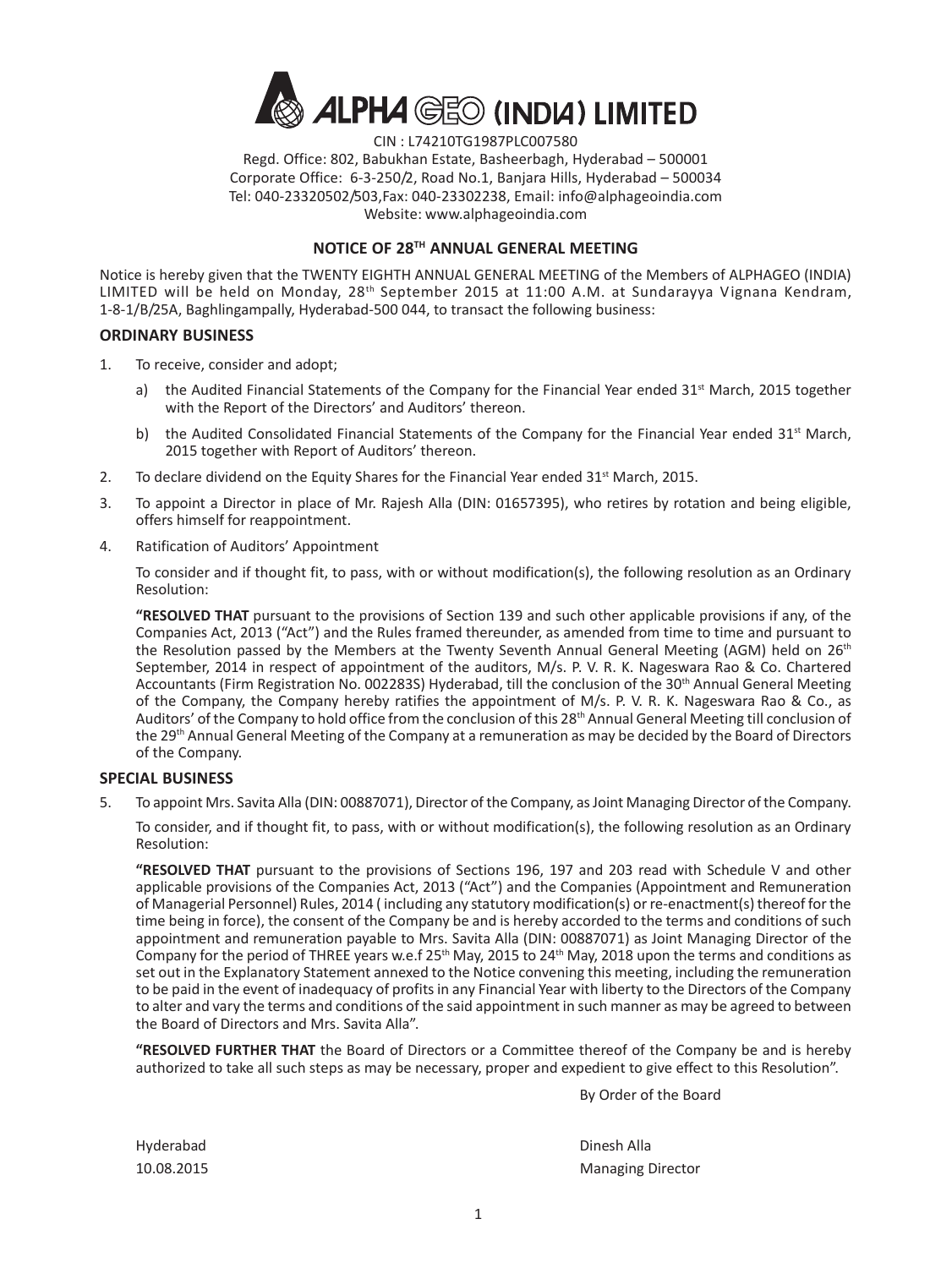### **NOTES:**

- 1. The Statement pursuant to Section 102(1) and Schedule V of the Companies Act, 2013, relating to the Special Business to be transacted at the Meeting is annexed hereto.
- 2. A Member entitled to attend and vote is entitled to appoint a Proxy to attend and vote instead of himself and the Proxy need not be a Member of the Company. The instrument appointing Proxy should, however, be deposited at the CORPORATE OFFICE of the Company not less than 48 hours before the commencement of the Meeting.

A person can act as a proxy on behalf of members not exceeding 50 and holding in the aggregate not more than ten percent of the total share capital of the Company carrying voting rights. A member holding more than ten percent of total share capital of the Company carrying voting rights may appoint a single person as proxy and such person shall not act as a proxy for any other person or shareholder.

- 3. Members/proxies are requested to bring the attendance slips duly filled in for attending the meeting and bring their copies of the Annual Report to the meeting. Members who hold shares in dematerialized form are requested to write their client ID and DP ID numbers and those who hold shares in physical form are requested to write their Folio Number in the attendance slip for attending the meeting.
- 4. All documents referred to in the Notice and Explanatory Statement are open for inspection at the Corporate Office of the Company between 11.00 Am to 1.00 Pm on all working days expect on Saturdays till the date of AGM.
- 5. Pursuant to Section 108 of Companies Act, 2013 read with Rule 20 of Companies (Management and Administration) Rules, 2014, and Clause 35 B of the Listing Agreement, the Company is pleased to provide e-voting facility to the members to cast their votes electronically on all resolutions set forth in this Notice. The detailed instructions for e-voting are given as a separate attachment to this Notice.
- 6. In case of Joint holders attending the meeting, only such joint holder who is higher in the order of names will be entitled to vote.
- 7. Closure of Register of Members and Dividend
	- 1. The Company has notified that Register of Member shall remain closed from 22<sup>nd</sup> September, 2015 to 26<sup>th</sup> **September, 2015 both days inclusive** for determining the names of the Members eligible for dividend, if approved, on equity shares.
	- 2. The dividend on equity shares, as recommended by the Board of Directors, if declared at the Annual General Meeting, will be paid to those shareholders whose name appears in Register of Members as on **21st September, 2015.** In respect of shares held in Electronic Form, the dividend will be paid on the basis of particulars of beneficial ownership furnished by the Depositories for this purpose.
- 8. M/s. Karvy Computershare Private Limited, Karvy Selenium, Tower B, Plot 31-32, Gachibowli, Financial District, Nanakramguda, Serilingampally, Hyderabad- 500032 acts as the Company's Registrar and Share Transfer Agent for both manual and electronic form of shareholding. All correspondence relating to shares, including Change in Address and Bank Particulars should be addressed directly to them. In respect of shares held in Electronic form, shareholders may send requests or correspond through their respective Depository Participants.
- 9. Remittance of Dividend :

In terms of instructions issued by the Securities Exchange Board of India, listed companies are required to use the Reserve Bank of India's approved electronic mode of payment such as Electronic Clearance Service (ECS)/ NEFT/ RTGS Etc., for making payment of dividend to the members.

Accordingly members holding securities in DMAT mode are requested to update their bank account details with their depository participants. Members holding securities in physical form may send their request for updating bank account details to the Company's Registrar & Share Transfer Agent, Karvy Computershare Private Limited.

- 10. Non-Resident Indian Shareholders are requested to inform the Registrars M/s. Karvy Computershare Private Limited immediately:
	- a. The change in the Residential Status on return to India for permanent settlement.
	- b. The particulars of the Bank Account maintained in India with complete name, branch, account number and address of the Bank, if not furnished earlier.
- 11. Corporate Members intending to depute their authorized representatives are requested to send to the Company a duly certified copy of the Board resolution authorizing their representatives to attend and vote at the Annual General Meeting.
- 12. Members holding shares in single names and physical form are advised to make nomination in respect of their shareholding in the company. Shareholders desirous of making nominations are requested to send their request (which will be made available on request) to the Registrar & Share Transfer Agent M/s. Karvy Computershare Private Limited.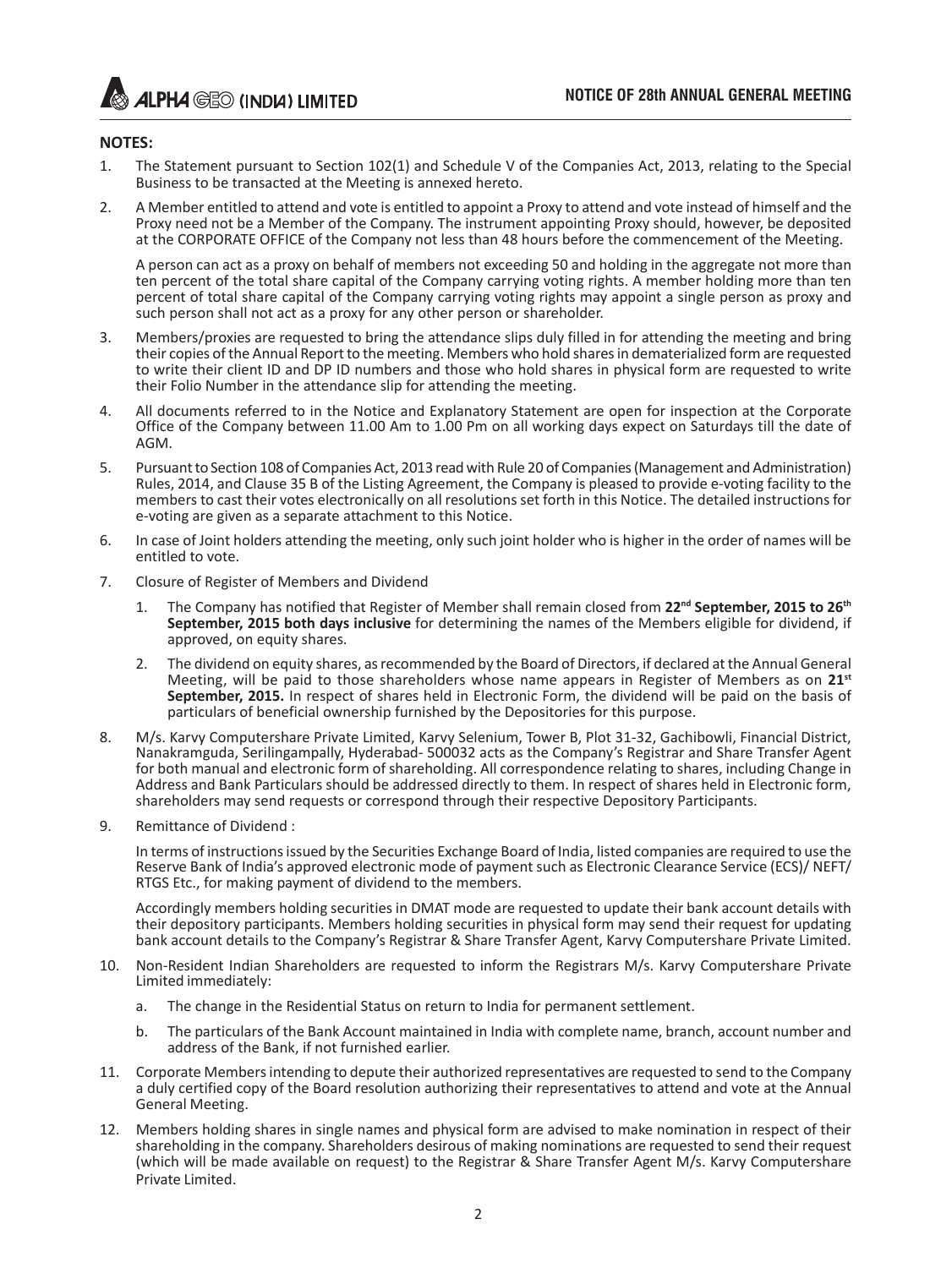**ALPHA** @E© (INDIA) LIMITED

- 13. Members desiring to seek any information on the financial statements are requested to write to the Company at an early date to enable compilation of information.
- 14. The Securities and Exchange Board of India (SEBI) has mandated the submission of Permanent Account Number (PAN) by every participant in securities market. Members holding shares in electronic form are, therefore, requested to submit their PAN to their Depository Participants with whom they are maintaining their DMAT accounts. Members holding shares in physical form can submit their PAN to the Registrar& Share Transfer Agent.
- 15. Pursuant to the provisions of Section 205A(5) and 205C of the Companies Act, 1956, the Company has transferred the unclaimed dividend for the Financial Years up to 2006-07, on the due date, to the Investor Education and Protection Fund ( the IEPF) established by the Government of India. Unclaimed dividend for the Years 2007-08, 2008-09, 2009-10, 2010-11 and 2013-14 are held in separate Bank accounts and shareholders who have not received / en-cashed the dividend warrants are advised to write to the Company with complete details. The Company has not declared any dividend for the financial years 2011-12 and 2012-13.
- 16. Members who would like to receive all communication including Annual Report, Notices, circulars, etc. from the Company in electronic mode in lieu of physical copy and who have not registered their email addresses so far or who would like to update their email addresses already registered, are requested to register/update their email addresses, in respect of electronic shareholding - through their respective Depository participant and in respect of physical shareholding - by sending a request to the company's Registrar & Share Transfer Agent, mentioning therein their folio number and email address.

#### **17. Pursuant to Clause 49 of the Listing Agreement, the information pertaining to Directors seeking reappointment at the Annual General Meeting is furnished below:**

Mr. Rajesh Alla is a post graduate Engineer from Carnegie Mellon University, Pittsburgh, USA – a premier institute for Artificial Intelligence Research. After his graduation, he worked in The Robotics Institute, Carnegie -Mellon University. He specialised in Image Processing, Computer Vision and Robotics.

Mr. Rajesh Alla is promoter director of the Company since 30<sup>th</sup> September, 1992. He is member of Audit Committee, Nomination and Remuneration Committee and Stakeholders' Relationship Committee of Board of Directors of the Company.

Mr. Rajesh Alla is the Founder and Managing Director of IIC Technologies Limited and Director of IIC Geo Surveys Private Ltd, IIC Academy Private Ltd, Transducers and Controls Private Ltd and Palnadu Infrastructure Private Ltd. He is holding 1,26,567 Equity Shares of the company in his individual capacity. He is related to Mr. Dinesh Alla, Managing Director and Mrs. Savita Alla, Joint Managing Director of the Company.

### **EXPLANATORY STATEMENT Pursuant to Section 102 (1) of the Companies Act, 2013**

**The Explanatory Statement pursuant to section 102 of the Companies Act, 2013 ("the Act") given here under set outs all material facts relating to Special Business mentioned in Item No. 5 of the accompanying Notice dated 10th August, 2015.**

### **Item No. 5**

Mrs. Savita Alla was appointed as additional Director of the Company at the Board Meeting held on 29<sup>th</sup> May, 2014 and as Director by the Members at the 27<sup>th</sup> Annual General Meeting held on 26<sup>th</sup> September, 2014. The Board at their meeting held on 25<sup>th</sup> May, 2015, appointed Mrs. Savita Alla as Joint Managing Director of the Company for the period of THREE years from  $25<sup>th</sup>$  May, 2015 to 24<sup>th</sup> May, 2018, subject to the approval of the Members at the 28th Annual General Meeting of the Company.

Mrs. Savita Alla is a Post Graduate in Management Studies from BITS, Pilani. She served in various Managerial Positions in corporate sector and has multifaceted experience in quality management systems, customer relationship management and entrepreneur skills.

Mrs. Savita Alla is also Member of Corporate Social Responsibility Committee, Stakeholders Relationship Committee of the Board of the Directors of the Company.

The Board of Directors with the recommendation of Nomination and Remuneration Committee of the Board at their meeting held on 25<sup>th</sup> May, 2015, subject to the approval of the Members by way of a Ordinary Resolution, accorded its approval for payment of the following remuneration to the Joint Managing Director including the remuneration in case of inadequacy of the profits, absence of profits or no profits in compliance with the provisions of Section 196, 197 read with schedule V and any other applicable provisions of the Companies Act, 2013 for the period of THREE years from 25<sup>th</sup> May, 2015 to 24<sup>th</sup> May, 2018.

### **Remuneration:**

- **a) Salary:** Salary of Rs. 100,000/- per month.
- **b) Perquisites:** Perquisites referred to in category 'A', 'B' and 'C' below: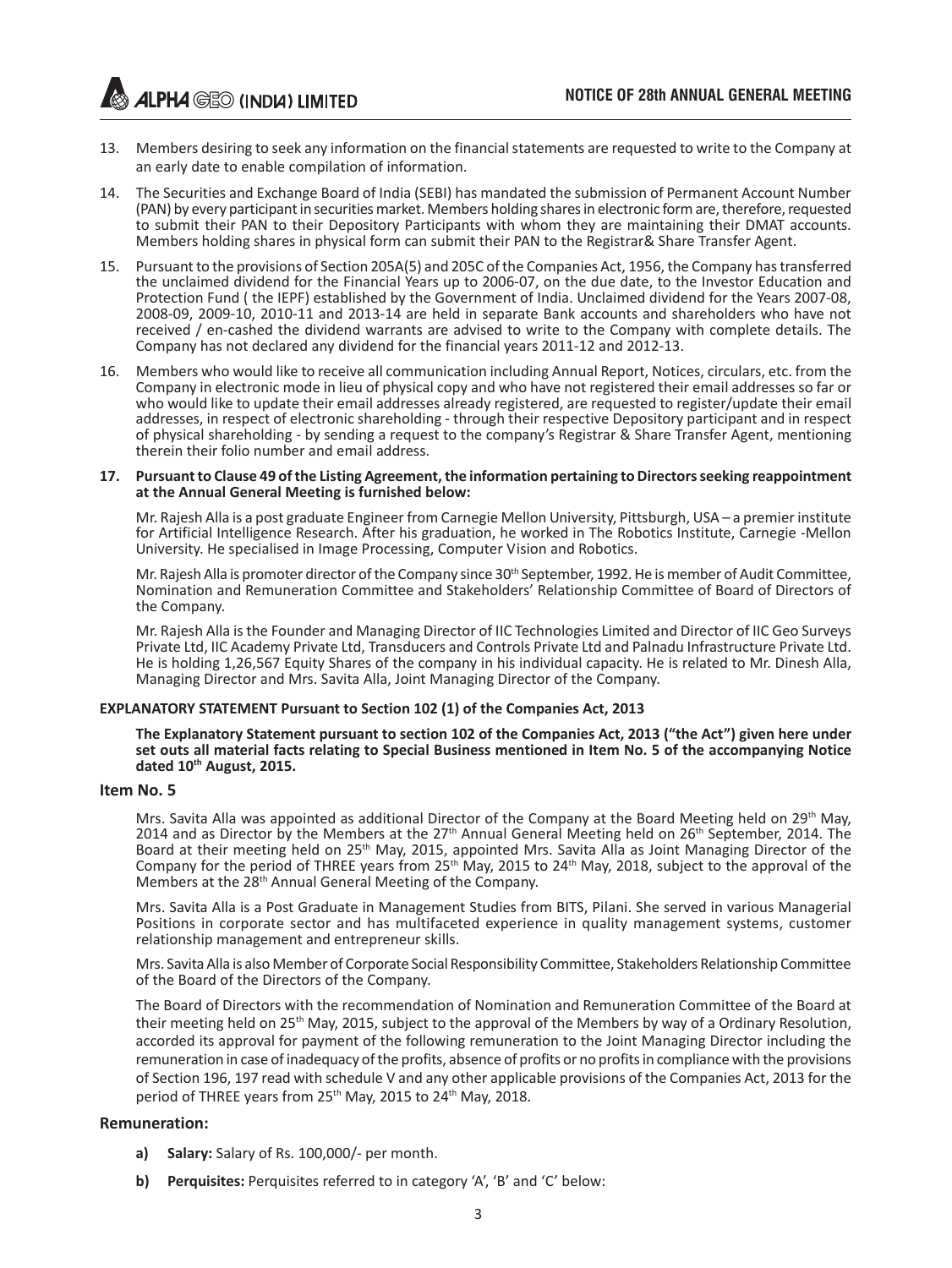**ALPHA GEO (INDIA) LIMITED** 

### I. Category A:

Accommodation: House Rent Allowance of Rs. 50,000/-per month. The expenditure incurred by the Company on gas, electricity, water and furnishings to be evaluated as per the Income Tax Rules 1962, subject to a ceiling of 5 % of salary.

Medical Benefits: Reimbursement of medical expenses incurred for self and Family, subject to a ceiling of one month's salary in a year or three month's salary in a block period of three years.

Leave Travel Concession: Once in a year, for self and family as per the rules of the Company.

Club Fees: Reimbursement of club fees, subject to a maximum of two clubs excluding life membership and admission fee.

Personal Accidental Insurance: Restricted to a premium not exceeding Rs. 12000/- p.a.

#### II. Category B:

Contribution to Provident Fund and Superannuation Fund : Contribution to Provident Fund, Superannuation Fund or Annuity Fund will not be included in computation of the ceiling on perquisites to the extent those either singly or put together are not taxable under the Income tax Act, 1961.

Gratuity: Gratuity at the rate of half months' salary for each completed year of service as per rules of the Company.

Leave Encashment: Encashment of Leave at the end of the tenure will not be included in the computation of the ceiling on perquisites as per rules of the Company.

### III. Category C:

Provision of car for use of Company's business and telephone at residence will not be considered as a perquisite. Personal long distance calls and use of car for personal purpose shall be billed by the Company to the Joint Managing Director.

**c) Commission:** In addition to Salary and Perquisites, Commission not exceeding 5% of the net profits of the Company in a financial year computed in the manner laid down in Section 197(8) of the Companies Act 2013.

### **Minimum Remuneration:**

Notwithstanding anything to the contrary herein contained, where in any financial year, during the currency of the tenure of Joint Managing Director, the Company has no profits or its profits are inadequate, the company will pay remuneration by way of Salary and Perquisites specified above not exceeding the limits as prescribed under Schedule V of the Companies Act, 2013 or any modifications or re-enactment thereof from time to time.

### **Aggregate Remuneration:**

The aggregate of Salary, Perquisites and Commission payable to the Joint Managing Director individually or to all Whole Time Directors if any of the Company taken together during any financial year shall not exceed 5%/10% of Profits of the Company calculated in accordance with the provisions of Section 198 of the Companies Act 2013 respectively.

In the opinion of the Board, Mrs. Savita Alla fulfilled the conditions for appointment as Joint Managing Director and entitle for proposed remuneration.

In compliance with provisions of Sections 196,197, Schedule V and other applicable provisions, if any, of the Companies Act, 2013, the terms of appointment and remuneration specified above are now being placed before the Members for their approval. Mrs. Savita Alla (DIN: 00887071) is interested in this resolution, as the same relates to her appointment as Joint Managing Director and remuneration payable to her as such.

Mr. Dinesh Alla (DIN: 01843423) and Mr. Rajesh Alla (DIN: 01657395) being related to Mrs. Savita Alla (DIN: 00887071) are deemed to be interested in the resolution.

The relatives of Mrs. Savita Alla (DIN: 00887071) may be deemed to be interested in the resolution to the extent of their shareholding interest, if any, in the Company.

Save and except the above, none of the other Directors / Key Managerial Personnel of the Company / their relatives is in any way, concerned or interested, financially or otherwise, in the resolution.

The Board recommends the Ordinary Resolution set out in Item No. 5 of the Notice for approval of the Members.

By Order of the Board

Hyderabad Dinesh Alla

10.08.2015 Managing Director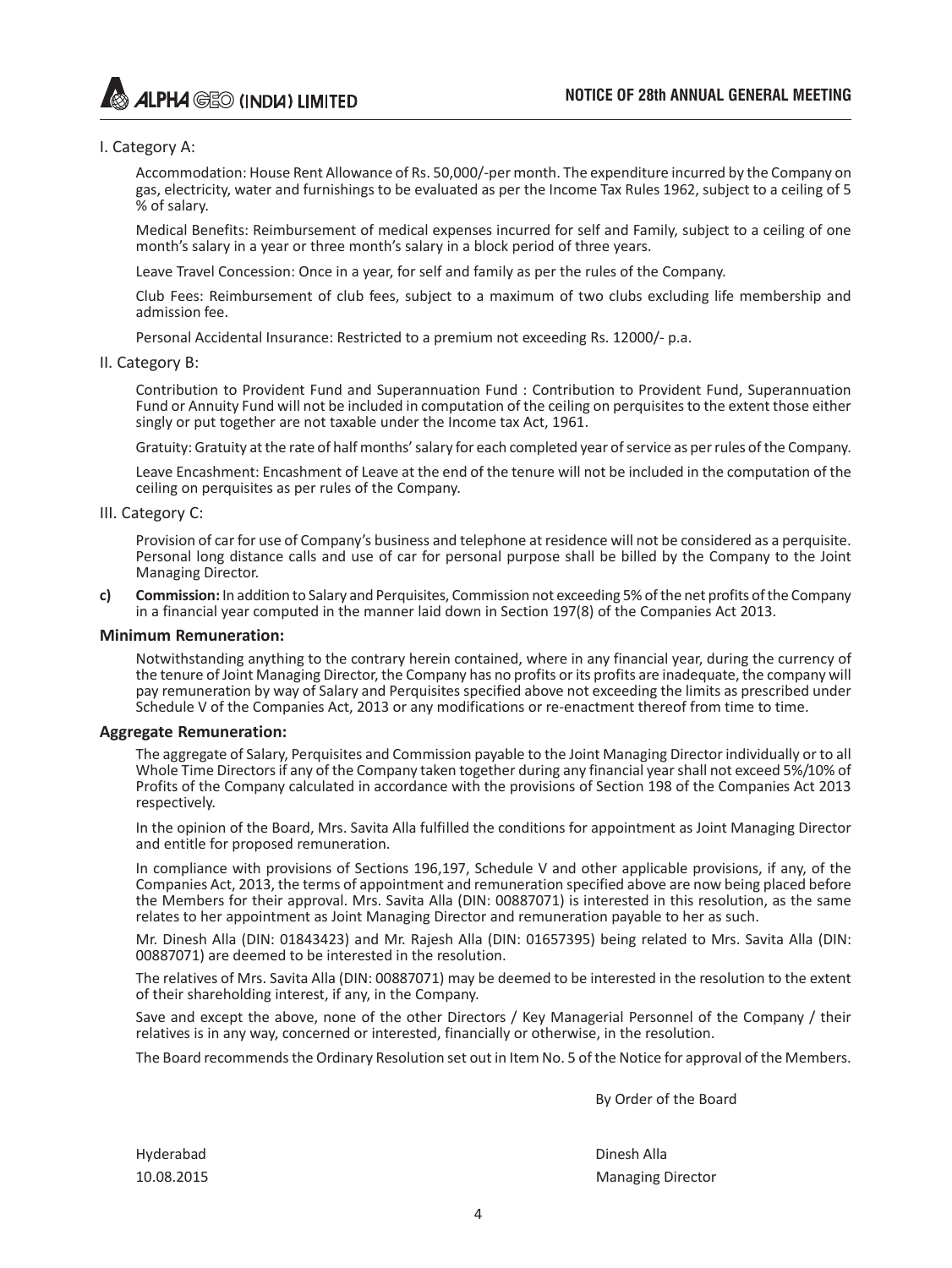# **NOTICE OF 28TH ANNUAL GENERAL MEETING**

## **INSTRUCTIONS FOR REMOTE E-VOTING FORMING PART OF NOTICE CONVENING 28<sup>TH</sup> ANNUAL GENERAL MEETING**:

### **E-voting**

Pursuant to Section 108 of Companies Act, 2013 read with Rule 20 of Companies (Management and Administration) Rules, 2014 and Clause 35B of the Listing Agreement **ALPHAGEO (INDIA) LIMITED** (the Company) is pleased to provide its shareholders remote e-voting facility to cast their votes electronically on all resolutions set forth in the Notice convening the 28<sup>th</sup> Annual General Meeting to be held on 28<sup>th</sup> September, 2015 at 11.00 A.M. The remote e-voting facility is being provided by Karvy Computershare Private Limited (KCPL).

### **E-voting Event Number and Timelines for voting:**

The E-voting Event Number and the timelines of E-voting are detailed below:

| E-voting Event Number | Commencement of                       | End of                                        |
|-----------------------|---------------------------------------|-----------------------------------------------|
| (EVEN)                | Remote E-Voting                       | Remote E-Voting                               |
| 2005                  | 23rd September,<br>2015 at 11.00 A.M. | 27 <sup>th</sup> September<br>2015 at 5.00 PM |

### **General Information:**

- 1. Shareholders of the Company holding shares either in physical form or in dematerialised form, as on the cutoff date, may cast their vote electronically. The voting rights of the shareholders shall be ONE VOTE PER EQUITY SHARE registered in the name of the shareholder / beneficial owner as on the cut-off date i.e, 21<sup>st</sup> September, **2015.**
- 2. Every shareholder requires User ID and Password for casting their votes electronically. In case of physical folio, User ID will be EVEN number (2005) followed by folio number. In case of Demat account, User ID will be your DP ID and Client ID.
- 3. For Shareholders receiving Notice of AGM in physical form, the initial password will be intimated along with the Notice of Annual General Meeting and for Shareholders receiving Notice of AGM electronically, password will be provided in the email forwarding the electronic notice.
- 4. Any person who becomes a member of the Company after the dispatch of the Notice of the AGM and holds shares as on the cutoff date may obtain User ID and Password by contacting Karvy Computershare Private Ltd.
- 5. The Remote E- voting period commences on 23rd September 2015 (11.00 AM) and end on 27th September 2015 (5.00 PM). During this period, Shareholder of the Company holding their shares either in physical form or in dematerialised form, as on the cutoff date 21st September, 2015, may cast their votes electronically. The E-voting module shall be disabled by Karvy for voting thereafter. Once the vote on a resolution is casted by the shareholders, the shareholders shall not be allowed to change it subsequently.
- 6. Shareholders who have not casted their votes electronically, may only cast their vote at the Annual General Meeting.
- 7. M/s. D. Hanumanta Raju & Co., Practicing Company Secretaries, Hyderabad will act as Scrutinizer for scrutinizing the E-voting process in a fair manner.
- 8. The scrutinizer shall, immediately after the conclusion of voting at the AGM, first counts the votes cast at the meeting, thereafter unlock the votes cast through remote e-voting in the presence of at least two witnesses, not in employment of the company and make a Consolidated Scrutinizer's Report of the votes cast in favour or against, if any of each of the resolutions set forth in the Notice of the Annual General Meeting, not later than 48 hours of conclusion of the meeting, to the Chairman of the Meeting or a person authorised by him in writing who shall countersign the same .
- 9. Resolutions shall be deemed to the passed on the date of AGM subject to receipt of requisite number of votes in favour of Resolutions.
- 10. The results of voting along with the scrutinizers' report shall be placed on the website of the Company www.alphageoindia.com and on Karvy's website https://evoting.karvy.com and shall be intimated to the stock exchanges immediately after declaration of results by the Chairman or by a person authorised by him.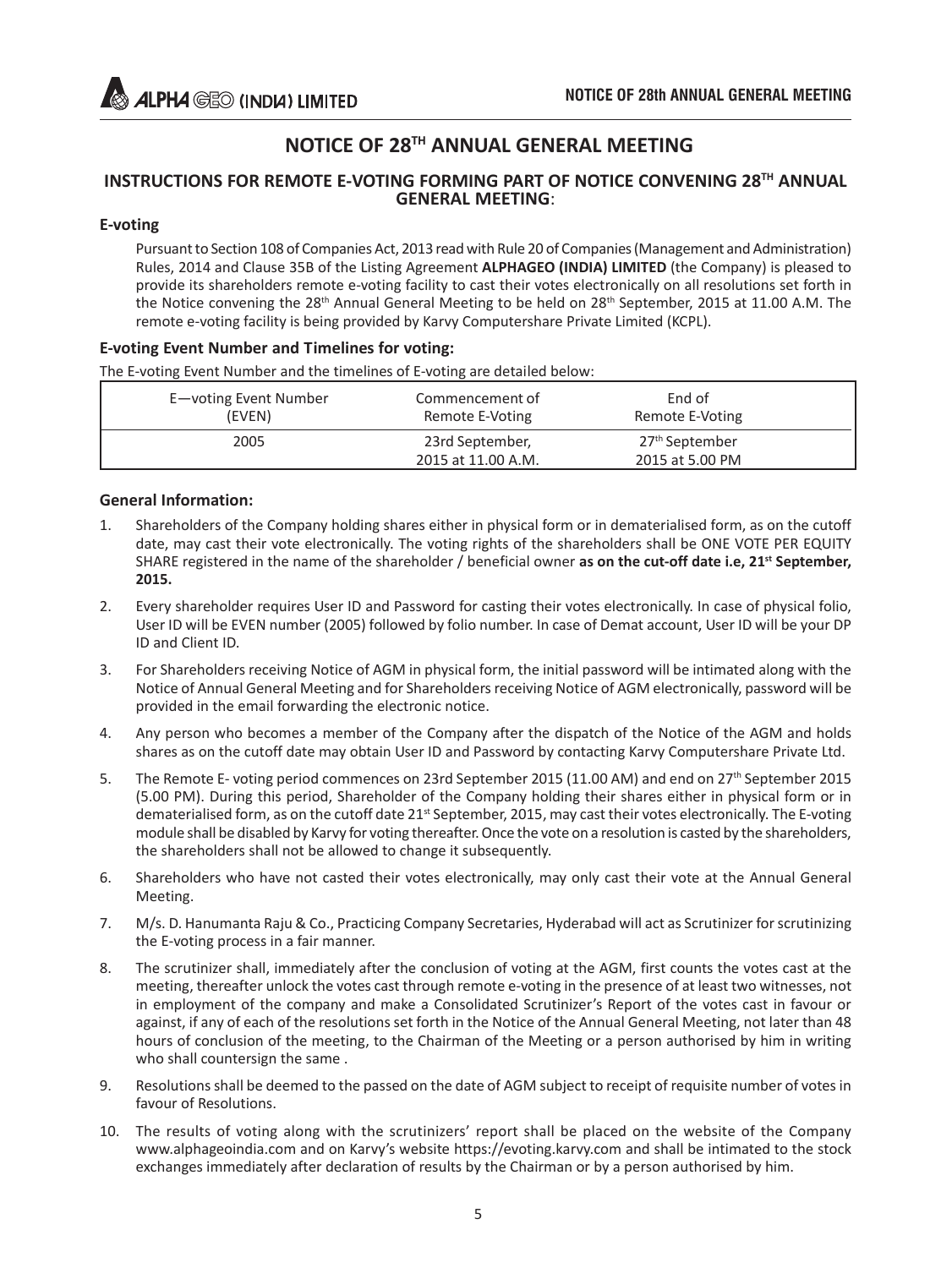### **Instructions and Steps for E-Voting:**

Shareholders are requested to read the instructions / steps detailed below before exercising/casting their vote:

- i. Launch internet browser by typing the URL: https://evoting.karvy.com.
- ii. Enter the login credentials (i.e. User ID and password). However, if you are already registered with Karvy for e-voting, you can use your existing User ID and password for casting your vote.
- iii. After entering these details appropriately, click on "LOGIN".
- iv. You will now reach password change Menu wherein you are required to mandatorily change your password. The new password shall comprise of minimum 8 characters with at least one upper case (A- Z), one lower case (a-z), one numeric value (0-9) and a special character ( $\omega$ ,#,\$, etc.,). The system will prompt you to change your password and update your contact details like mobile number, email ID etc. on first login. You may also enter a secret question and answer of your choice to retrieve your password in case you forget it. It is strongly recommended that you do not share your password with any other person and that you take utmost care to keep your password confidential.
- v. You need to login again with the new credentials.
- vi. On successful login, the system will prompt you to select the E- Voting "EVENT" i.e., Alphageo (India) Limited.
- vii. On the voting page, enter the number of shares (which represents the number of votes) as on the Cut-off Date under "FOR / AGAINST" or alternatively, you may partially enter any number in "FOR" and partially "AGAINST" but the total number in "FOR / AGAINST" taken together not exceeding your total shareholding as mentioned herein above. You may also choose the option ABSTAIN. If the shareholder does not indicate either "FOR" or "AGAINST" it will be treated as "ABSTAIN" and the shares held will not be counted under either head.
- viii. Shareholders holding multiple folios / Demat accounts shall choose the voting process separately for each folio / Demat accounts.
- ix. Voting has to be done for each item of the notice separately. In case you do not desire to cast your vote on any specific item it will be treated as abstained.
- x. You may then cast your vote by selecting an appropriate option and click on "Submit". A confirmation box will be displayed. Click "OK" to confirm else "CANCEL" to modify. Once you have voted on the resolution, you will not be allowed to modify your vote. During the voting period, Members can login any number of times till they have voted on all the Resolution(s).
- xi. Corporate / Institutional Members (i.e. other than Individuals, HUF, NRI etc.,) are also required to send scanned certified true copy (PDF Format) of the Board Resolution / Authority Letter etc., together with attested specimen signature(s) of the duly authorised representative(s), to the Scrutinizer at email ID: dhr300@gmail.com with a copy marked to evoting@karvy.com. The scanned image of the above mentioned documents should be in the naming format "Alphageo (India) Limited 28<sup>th</sup> Annual General Meeting".
- xii. Once the vote on a resolution is cast by a Member, the Member shall not be allowed to change it subsequently. Further, the Members who have cast their vote electronically shall not be allowed to vote again at the Meeting.
- xiii. In case of any queries, you may refer Help & Frequently Asked Question (FAQs) section of https:// evoting.karvy.com (Karvy Website) or call KCPL on 040-67161606 & Toll Free No.1800 3454 001.

By Order of the Board

**Managing Director** 

Hyderabad Dinesh Alla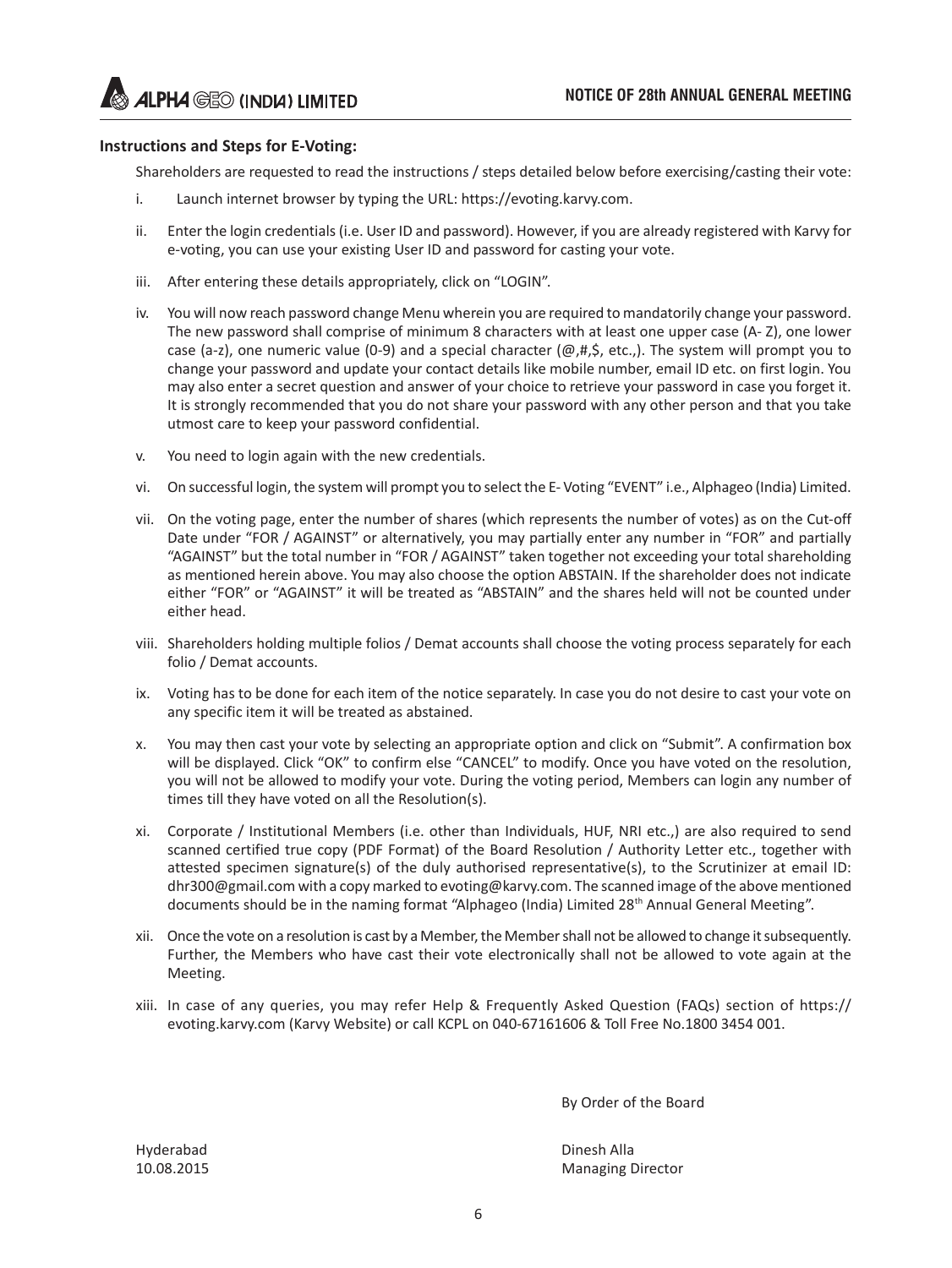

CIN : L74210TG1987PLC007580 Regd. Office: 802, Babukhan Estate, Basheerbagh, Hyderabad – 500001 Corporate Office: 6-3-250/2, Road No.1, Banjara Hills, Hyderabad – 500034 Tel: 040-23320502/503,Fax: 040-23302238, Email: info@alphageoindia.com Website: www.alphageoindia.com

## **Share Transfer Agent: Karvy Computershare Private Limited, Karvy Selenium, Tower B, Plot 31-32, Gachibowli, Financial District, Nanakramguda, Serilingampally, Hyderabad-500032**

## **ATTENDANCE SLIP**

| Regd. Folio. No.          | $*$ DP ID:  |  |
|---------------------------|-------------|--|
| No. of Equity Shares held | *Client ID: |  |

| Name of Shareholder |  |
|---------------------|--|
| Name of Proxy       |  |

I/We hereby record my/our presence at the 28<sup>th</sup> Annual General Meeting of the Alphageo (India) Limited, held on Monday, 28th September 2015 at 11.00 AM at "Sundarayya Vignana Kendram, 1-8-1/B/25 A, Baghlingampally, Hyderabad  $-500044.$ 

# **SIGNATURE OF THE MEMBER OR THE PROXY ATTENDING THE MEETING**

\_\_\_\_\_\_\_\_\_\_\_\_\_\_\_\_\_\_\_\_\_\_\_\_\_\_ \_\_\_\_\_\_\_\_\_\_\_\_\_\_\_\_\_\_\_\_\_\_\_\_\_\_

If Member, Please sign here **If Proxy, Please sign here** If Proxy, Please sign here

Notes: This form should be signed and handed over at the Meeting Venue.

\*Applicable for investors holding shares in electronic form.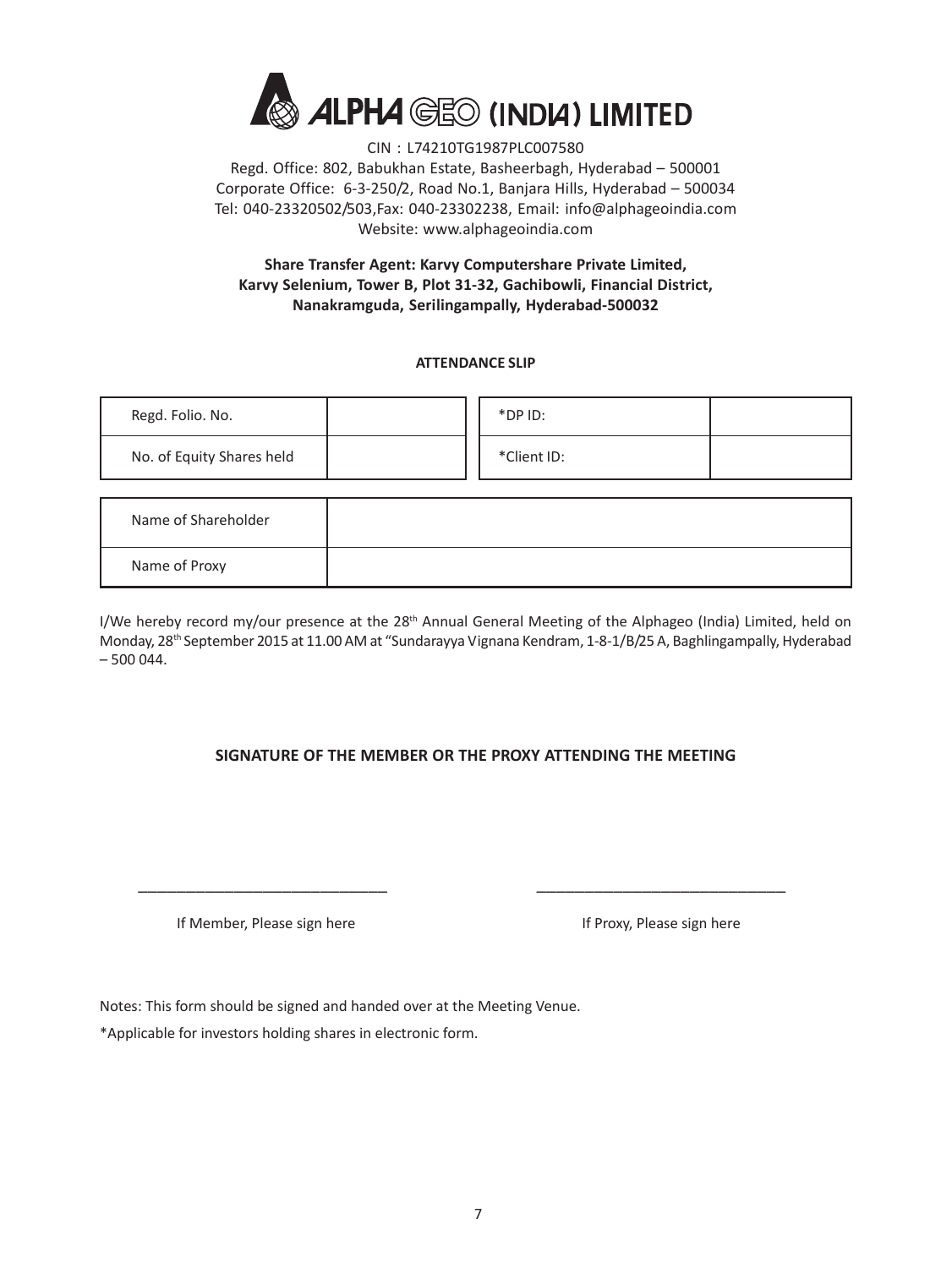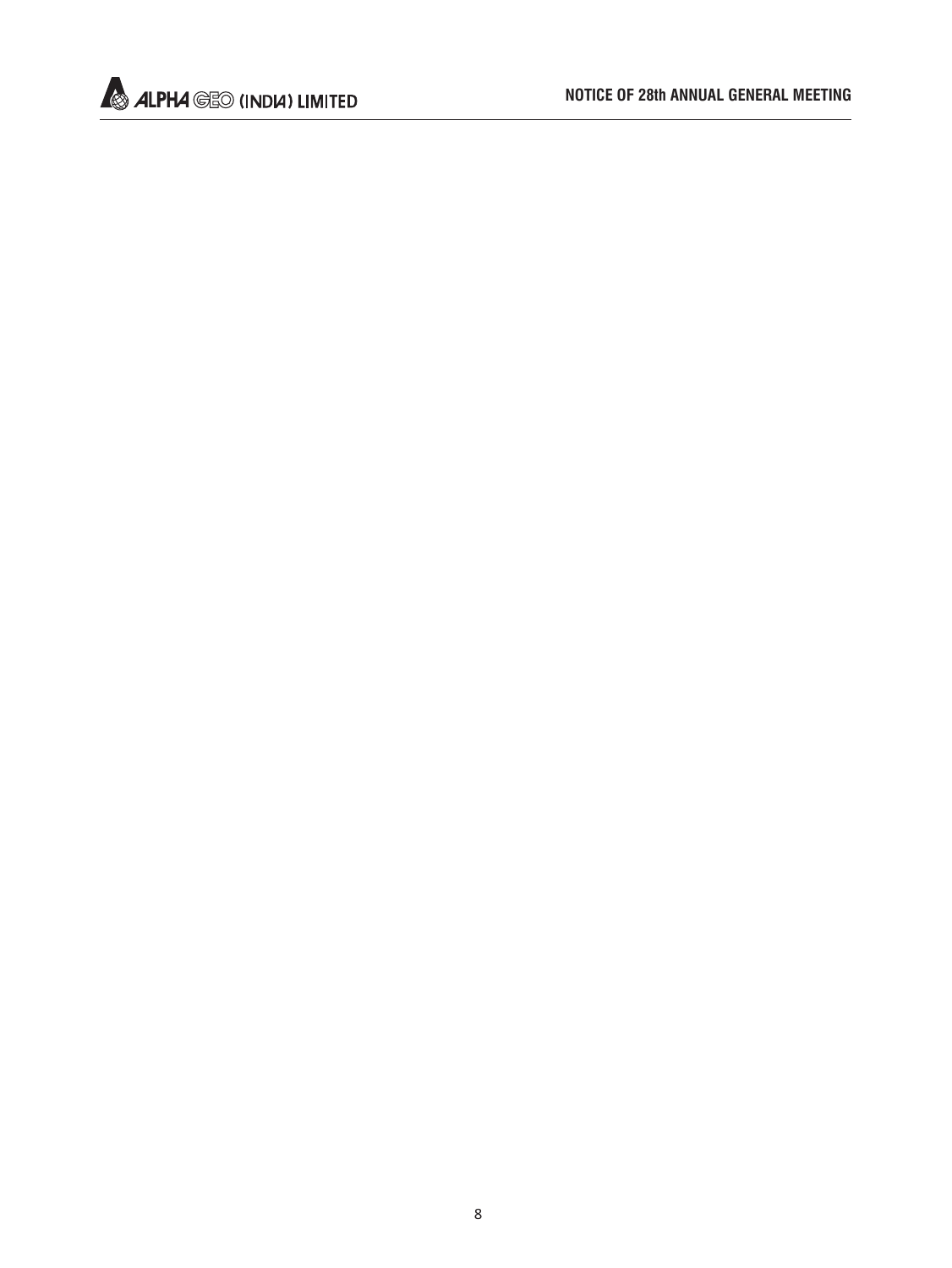

CIN : L74210TG1987PLC007580

Regd. Office: 802, Babukhan Estate, Basheerbagh, Hyderabad – 500001 Corporate Office: 6-3-250/2, Road No.1, Banjara Hills, Hyderabad – 500034 Tel: 040-23320502/503,Fax: 040-23302238, Email: info@alphageoindia.com Website: www.alphageoindia.com

# **28TH ANNUAL GENERAL MEETING- 28TH SEPTEMBER, 2015**

# **PROXY FORM**

Pursuant to Section 105(6) of the Companies Act, 2013 and rule 19(3) of the Companies (Management and Administration) Rules, 2014

| 1. |  |  |
|----|--|--|
|    |  |  |
|    |  |  |
| 2. |  |  |
|    |  |  |
|    |  |  |
| 3. |  |  |
|    |  |  |
|    |  |  |

as my/our proxy to attend and vote (on a poll) for me/us and on my/our behalf at the 28<sup>th</sup> Annual General Meeting of the Company, to be held on **Monday of 28th September 2015 at 11.00 A.M. at "Sundarayya Vignana Kendram, 1-8-1/ B/25 A, Baghlingampally, Hyderabad-500 044** and at any adjournment thereof in respect of such resolutions as are indicated below:

\*\* I/We wish my above proxy (ies) to vote in the manner as indicated in the box below:

| S. No. | <b>Resolutions</b>                                                                                                                                                                         | For | <b>Against</b> | <b>Abstain</b> |
|--------|--------------------------------------------------------------------------------------------------------------------------------------------------------------------------------------------|-----|----------------|----------------|
| 1. a.  | Adoption of Audited Financial Statements of the Company for the<br>Financial Year ended 31 <sup>st</sup> March, 2015 together with the Reports of<br>the Directors' and Auditors' thereon. |     |                |                |
| 1.b.   | Adoption of Audited Consolidated Financial Statements of the<br>Company for the Financial Year ended on 31 <sup>st</sup> March 2015 together<br>with Report of Auditors thereon.           |     |                |                |
|        | Declaration of Dividend on Equity Shares for the year ended $31st$<br>March 2015.                                                                                                          |     |                |                |